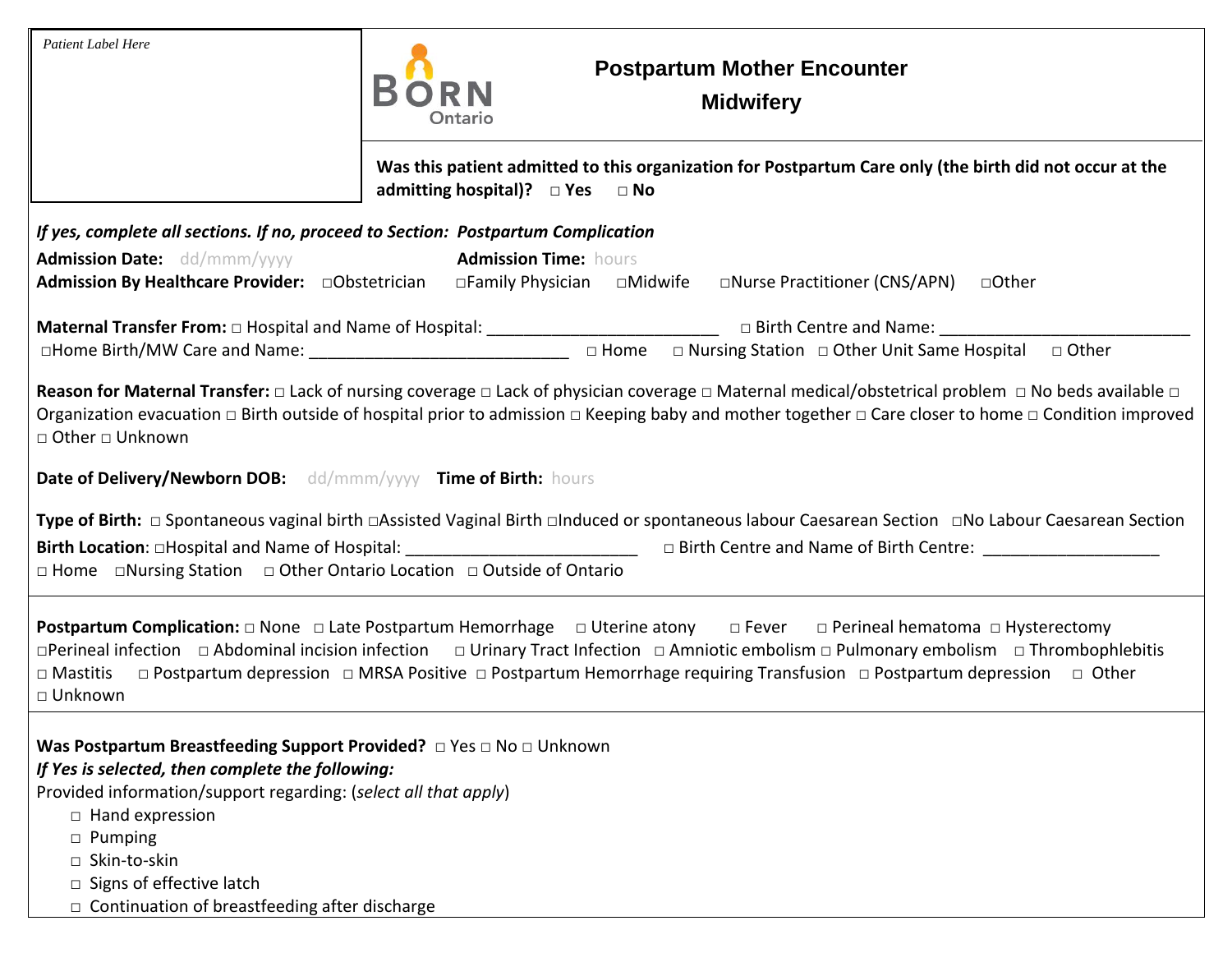| $\Box$ Sustained breastfeeding if separated from baby                                                                                                                                                                                                                                                                                                                                                                                                                                                                  |  |  |  |
|------------------------------------------------------------------------------------------------------------------------------------------------------------------------------------------------------------------------------------------------------------------------------------------------------------------------------------------------------------------------------------------------------------------------------------------------------------------------------------------------------------------------|--|--|--|
| $\Box$ Community breastfeeding resources                                                                                                                                                                                                                                                                                                                                                                                                                                                                               |  |  |  |
| $\Box$ Provided assistance with breastfeeding within six hours of delivery after initial feeding                                                                                                                                                                                                                                                                                                                                                                                                                       |  |  |  |
| □ Consult with a lactation consultant                                                                                                                                                                                                                                                                                                                                                                                                                                                                                  |  |  |  |
| □ Referred mother to breastfeeding support services for follow-up                                                                                                                                                                                                                                                                                                                                                                                                                                                      |  |  |  |
| If No is selected, then complete the following:                                                                                                                                                                                                                                                                                                                                                                                                                                                                        |  |  |  |
| Reason why postpartum breastfeeding education and support was not provided: (single select)                                                                                                                                                                                                                                                                                                                                                                                                                            |  |  |  |
| $\Box$ Not applicable                                                                                                                                                                                                                                                                                                                                                                                                                                                                                                  |  |  |  |
| $\Box$ Early discharge home within 2 hours                                                                                                                                                                                                                                                                                                                                                                                                                                                                             |  |  |  |
| □ Mother declined                                                                                                                                                                                                                                                                                                                                                                                                                                                                                                      |  |  |  |
| □ Other                                                                                                                                                                                                                                                                                                                                                                                                                                                                                                                |  |  |  |
| □ Unknown                                                                                                                                                                                                                                                                                                                                                                                                                                                                                                              |  |  |  |
|                                                                                                                                                                                                                                                                                                                                                                                                                                                                                                                        |  |  |  |
| If not completed Reason: □ Consent signed, but left hospital before completing □ Language barrier□ Midwifery care □ Mother refused □ Transferred to<br>other hospital $\Box$ Unknown $\Box$ Other<br>Maternal Outcome: VOne <b>Discharged home</b> DTransfer to other hospital DTransfer to ICU/CCU DTransfer to other non-obstetrical unit same<br>If Maternal Death: Maternal death date: dd/mmm/yyyy<br>Maternal death time: hours<br>If Transferred to ICU/CCU: Transfer date: dd/mmm/yyyy<br>Transfer time: hours |  |  |  |
| □Organization evacuation □Birth outside of hospital prior to admission □ Keeping baby and mother together □ Care Closer to Home □<br>available<br>Condition Improved $\Box$ Other $\Box$ Unknown                                                                                                                                                                                                                                                                                                                       |  |  |  |
| <b>Maternal Transfer Time: hours</b><br>If transferred to other hospital: Maternal Transfer Date: dd/mmm/yyyy                                                                                                                                                                                                                                                                                                                                                                                                          |  |  |  |
| If Discharged home: Maternal Discharge Date:<br>dd/mmm/yyyy<br>Maternal Discharge Time: hours                                                                                                                                                                                                                                                                                                                                                                                                                          |  |  |  |